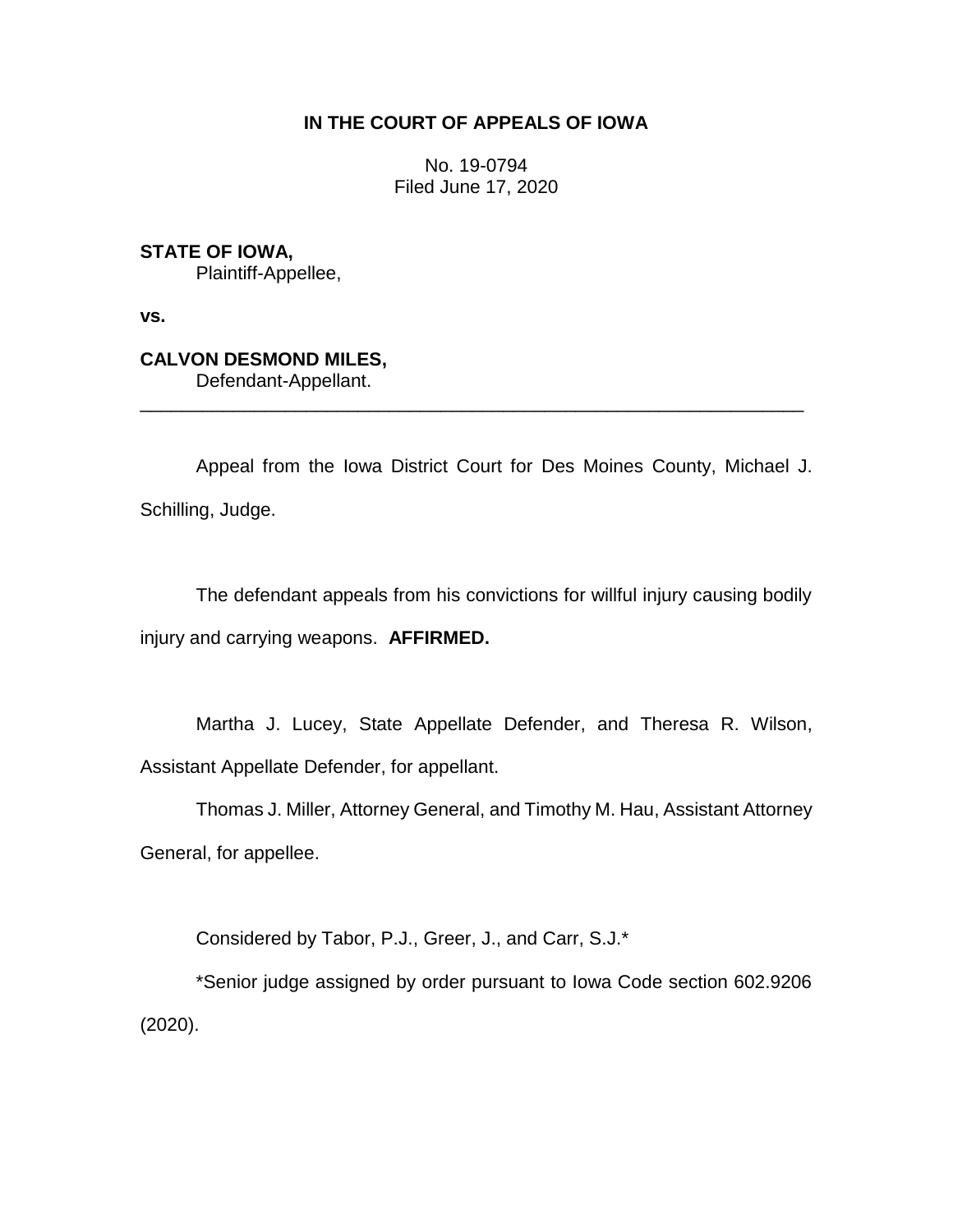## **GREER, Judge.**

 $\overline{a}$ 

Calvon Miles appeals from his convictions for willful injury causing bodily injury and carrying weapons. Miles contends he received ineffective assistance from trial counsel when counsel failed to object to the marshalling instruction for willful injury causing bodily injury, which did not include all of the necessary elements.<sup>1</sup>

Here, the jury was instructed that to find Miles guilty of willful injury causing bodily injury, the State had to prove all of the following:

1. On or about the 25th day of September, 2018, [Miles] shot Aaron Stanley with a firearm.

2. [Miles] specifically intended to cause a serious injury to Aaron Stanley.

3. Aaron Stanley sustained a bodily injury.

Miles maintains his counsel should have objected to the third element, which required the jury to find only that Aaron Stanley *sustained* a bodily injury without finding Miles was the person who *caused* that bodily injury. In *State v. Schuler*, 774 N.W.2d 294, 298–99 (Iowa 2009), our supreme court reversed the defendant's conviction for this same issue. There, the court concluded "sustained" and "caused" are not synonymous and, under the facts in that case, it was possible the

<sup>&</sup>lt;sup>1</sup> Judgment was entered against Miles on April 23, 2019, so the amended Iowa Code section 814.7 (2019) does not preclude him from raising this claim of ineffective assistance on direct appeal. See State v. Damme, N.W.2d ...

\_\_\_, 2020 WL 2781465, at \*3 n.1 (Iowa 2020) (noting "the 2019 amendments to Iowa Code sections 814.6 and 814.7 do not apply retroactively to direct appeals from a judgment and sentence entered before the statute's effective date of July 1, 2019" and "reiterat[ing] that date of the *judgment* being appealed controls the applicability of the" amended code sections); *see also* Iowa Code § 814.7 (requiring defendants to raise claims of ineffective assistance of counsel in application for postconviction relief rather than on direct appeal).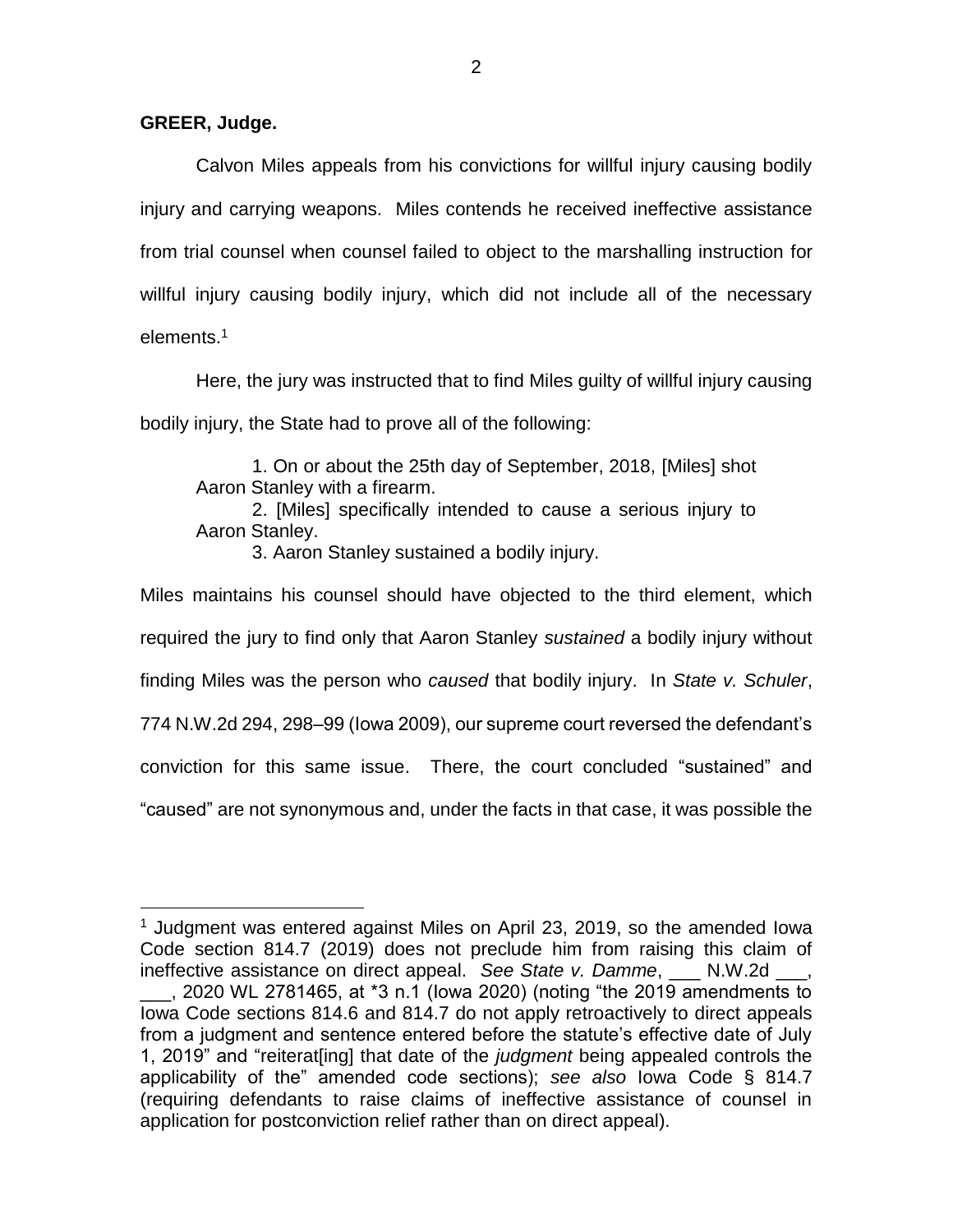jury convicted the defendant without finding the defendant was the cause of the victim's bodily injury. *Schuler*, 774 N.W.2d at 298–99.

The procedural history is different here. Unlike in *Schuler*, Miles's attorney did not object to the jury instruction at trial, which is why Miles brings his claim as one of ineffective assistance. In order to succeed on his claim, Miles has to establish both that counsel breached an essential duty in not objecting to the instruction and also that Miles was prejudiced as a result. *See State v. Thorndike*, 860 N.W.2d 316, 320 (Iowa 2015); *see also State v. Maxwell*, 743 N.W.2d 185, 196 (Iowa 2008) ("We have made it clear that ineffective-assistance-of-counsel claims based on failure to preserve error are not to be reviewed on the basis of whether the claimed error would have required reversal if it had been preserved at trial.").

In response to Miles's *Schuler* analysis, we note important distinctions in the facts of this case and those in *Schuler*. In *Schuler*, there was a violent altercation involving multiple persons, any one of which could have caused the victim's injuries, as there was conflicting evidence as to who hit the victim and in what manner. 774 N.W.2d at 298. Therefore, it was possible the jury could have found the defendant assaulted the victim without finding that assault caused the victim's bodily injury. *Id.* at 299. There, the court could not assume "the jury necessarily made an implicit finding on the causation issue." *Id.*

But here, there was no evidence of more than one actor. Stanley was talking to his cousin's girlfriend when one man walked toward Stanley and started yelling about Stanley owing him money. The girlfriend then watched as Stanley and the man started walking away together. A few minutes later, the girlfriend

3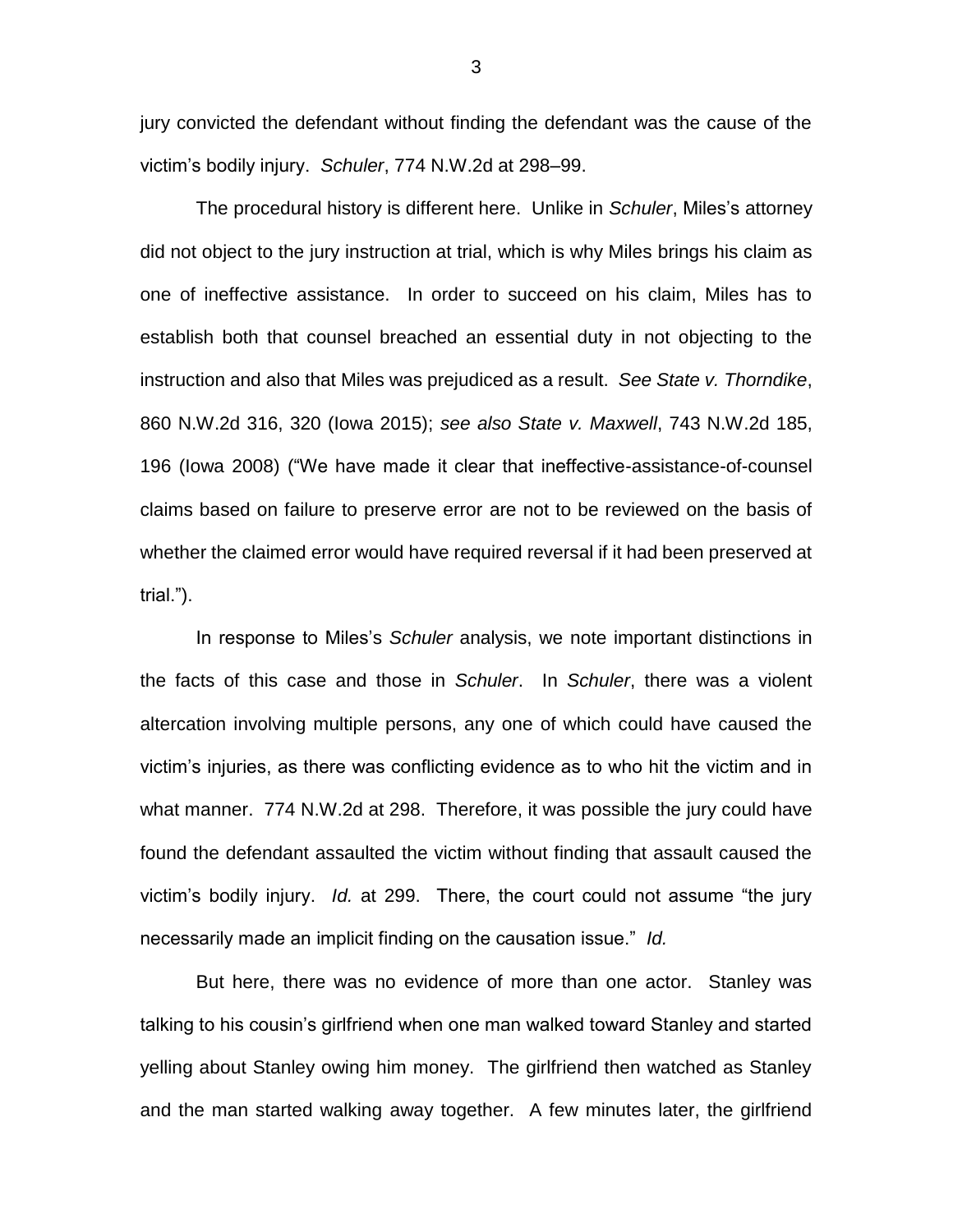heard gunshots and, within another couple minutes, Stanley reappeared with one gunshot to his leg. Stanley's version of who shot him has changed—sometimes naming Miles, sometimes accusing someone of a race different than Miles, sometimes suggesting he does not know who shot him but knows it is not Miles but he has never suggested it was more than one person.<sup>2</sup> Additionally, a neighbor's surveillance camera captured Stanley walking with one man—a man who multiple witnesses identified as Miles and the girlfriend identified as the man who walked up yelling. Stanley and the man identified as Miles are the only two people caught on the camera immediately before gunshots rang out and Stanley was hit.

Under these facts, the jury's finding that Miles shot Stanley with a firearm (element 1) and Stanley sustained an injury (element 3) is tantamount to finding Miles caused Stanley's bodily injury. So Miles cannot establish he was prejudiced by counsel's failure to object to the instruction. *See, e.g.*, *State v. Boruch*, No. 14- 1757, 2016 WL 4801325, at \*3 (Iowa Ct. App. Sept. 14, 2016) (concluding the defendant could not establish he was prejudiced when counsel failed to object to the same jury instruction because of "the victim's eye-witness account, statements made by Boruch at the time of arrest, and other overwhelming evidence was against him"); *State v. Wilson*, No. 10-1443, 2011 WL 6062042, at \*5 (Iowa Ct. App. Dec. 7, 2011) (concluding the defendant could not establish prejudice when counsel failed to object to the same jury instruction "[b]ecause the first subsection of the challenged jury instruction required the jury to find that [the defendant] shot

 $\overline{a}$ 

 $2$  And, in fact, it is not clear how more than one person would have caused Stanley's single gunshot wound.